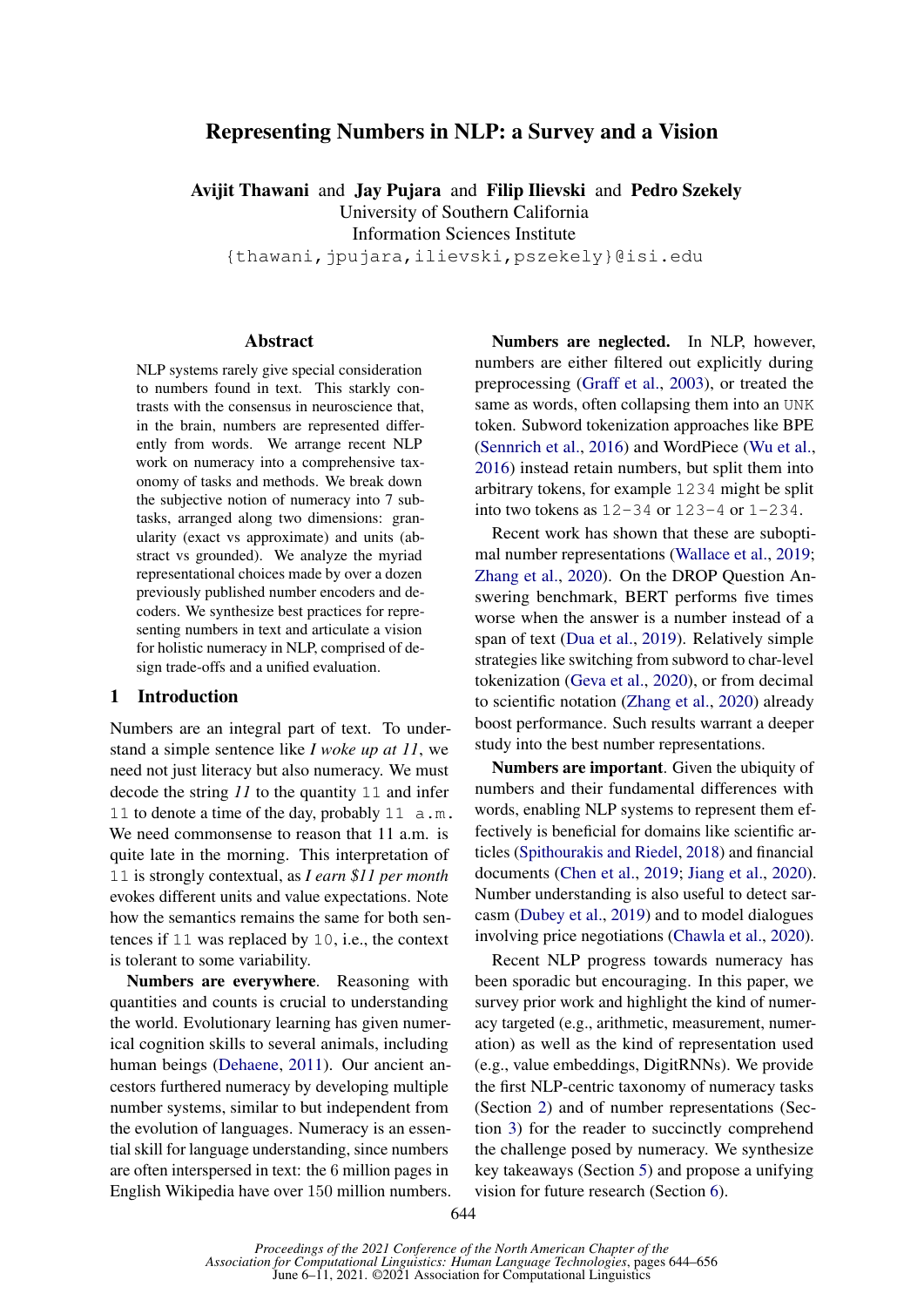<span id="page-1-1"></span>

|               | <b>Benchmarking or Probing Tasks</b>                  | Downstream                                                                 |                                                     |  |
|---------------|-------------------------------------------------------|----------------------------------------------------------------------------|-----------------------------------------------------|--|
|               | <b>Abstract</b>                                       | Grounded                                                                   | <b>Applications</b>                                 |  |
| <b>Exact</b>  | Simple Arithmetic $(2+3=5)$                           | AWP $(2 balls + 3 balls = 5 balls)$ ,<br>Exact Facts (birds have two legs) | Question Answering,<br><b>Science Problems</b>      |  |
| <b>Approx</b> | Numeration ( $2' = 2.0$ ),<br>Magnitude ( $2' < 5'$ ) | Measurement (dogs weigh 50 lbs),<br>Numerical Language Modeling            | Sarcasm Detection,<br><b>Numeral Categorization</b> |  |

Table 1: Seven numeracy tasks, arranged along the axes of (rows) granularity - exact vs approximate, and (columns) units - abstract vs grounded. We also list downstream applications requiring a similar granularity of numeracy.

### <span id="page-1-0"></span>2 Tasks

There are several different aspects of numeracy. The DROP dataset alone offers a wide variety of numeric reasoning questions such as retrieval-based (*How many yards did Brady run?*), count-based (*How many goals were scored?* given a comprehension describing multiple goals), and simple arithmetic (*How many years after event 1 did event 2 occur?* given dates of both events). Besides downstream applications, there have also been probing experiments to evaluate whether NLP models can decode numbers from strings (e.g., *19* to 19.0), or estimate quantities (e.g., *how tall are lions?*).

Such a diverse range of abilities are usually all referred to collectively as *numeracy*, which gives rise to confusion. We limit this abuse of terminology and provide a neat taxonomy for arranging the different tasks proposed under numeracy.

### <span id="page-1-3"></span>2.1 Our Taxonomy of Tasks

Drawing from work in cognitive science [\(Feigen](#page-10-5)[son et al.,](#page-10-5) [2004\)](#page-10-5), we propose the following two dimensions to organize tasks within numeracy:

1. Granularity: whether the encoding of the number is (1) exact, e.g., *birds have* two *legs*, or (2) approximate, e.g., *Jon is about* 180 *cms tall*.

2. Units: whether the numbers are (1) abstract, e.g.,  $2+3=5$ , or (2) grounded, e.g., 2 apples  $+3$  apples = 5 apples. While abstract mathematical tasks are easy to probe and create artificial datasets for, numbers grounded in units are challenging since they need to be understood in the context of words.

### <span id="page-1-2"></span>2.2 Survey of Existing Tasks

We now describe 7 numeracy tasks, arranged according to our taxonomy in Table [1,](#page-1-1) as well as downstream tasks (right-most column in the table).

Simple Arithmetic is the task of addition, subtraction, etc. over numbers alone. It is convenient to create synthetic datasets involving such math operations for both masked [\(Geva et al.,](#page-10-2) [2020\)](#page-10-2) and causal language models (GPT-3 [Brown et al.](#page-9-3) [2020\)](#page-9-3).

Numeration or Decoding refers to the task of mapping a string form to its numeric value, e.g., *19* to 19.0. Within NLP, this task is set up as a linear regressor probe over a (frozen) representation of the string. Numeration has been probed for in static word embeddings [\(Naik et al.,](#page-11-2) [2019\)](#page-11-2), contextualized language models [\(Wallace et al.,](#page-12-1) [2019\)](#page-12-1), and multilingual number words, e.g., *nineteen* or *dix-neuf* [\(Johnson et al.,](#page-10-6) [2020\)](#page-10-6).

Magnitude Comparison is the ability to tell which of two (or more) numbers is larger. For language models, this has been probed in an argmax setup (choose the largest of five numbers) as well as a binary classification task, e.g., given *23* and *32*, pick the label 1 to indicate that *32* > *23* [\(Naik](#page-11-2) [et al.,](#page-11-2) [2019;](#page-11-2) [Wallace et al.,](#page-12-1) [2019\)](#page-12-1).

Arithmetic Word Problems (AWP) are the grounded version of simple arithmetic that we find in school textbooks, e.g., *Mary had two cookies. She gave one away. How many does she have left?* There exist several NLP datasets on math word problems [\(Amini et al.,](#page-9-4) [2019;](#page-9-4) [Saxton et al.,](#page-11-3) [2019;](#page-11-3) [Roy and Roth,](#page-11-4) [2015;](#page-11-4) [Hendrycks et al.,](#page-10-7) [2021\)](#page-10-7).

Exact Facts in the context of numeracy involves commonsense knowledge such as *dice have* 6 *faces* or *birds have* two *legs*. An approximate sense of quantity would be of little help here since assertions like *dice have* 5 *faces* or *birds have* three *legs* are factually incorrect. Two recent datasets for numeric commonsense facts are Numbergame [\(Mishra et al.,](#page-10-8) [2020\)](#page-10-8) and NumerSense [\(Lin et al.,](#page-10-9) [2020\)](#page-10-9).

Measurement Estimation is a task in psychology in which subjects are asked to approximately guess measures of objects along certain dimensions, e.g., *number of seeds in a watermelon* or *weight of a telephone* [\(Bullard et al.,](#page-9-5) [2004\)](#page-9-5). VerbPhysics [\(Forbes and Choi,](#page-10-10) [2017\)](#page-10-10) is a benchmark of binary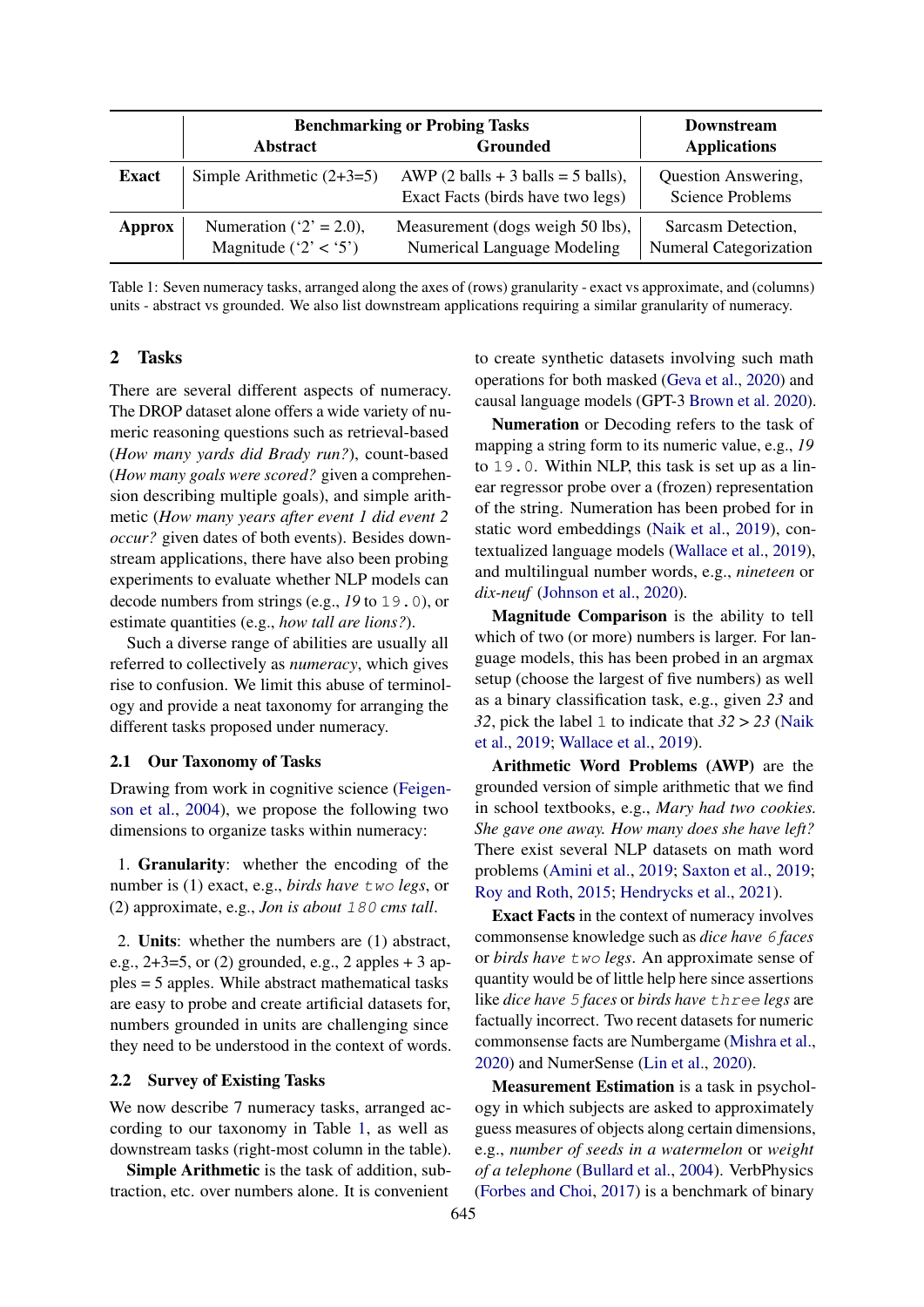comparisons between physical attributes of various objects, e.g., ball  $\lt_{size}$  tiger. DoQ [\(Elazar et al.,](#page-10-11) [2019\)](#page-10-11) is a web-extracted dataset of Distributions over Quantities, which can be used as a benchmark for language models' measurement estimation abilities [\(Zhang et al.,](#page-12-2) [2020\)](#page-12-2). Lastly, MC-TACO [\(Zhou](#page-12-3) [et al.,](#page-12-3) [2020\)](#page-12-3) is a collection of temporal-specific measurement estimates, e.g., *going for a vacation spans a few days/weeks*.

Numerical Language Modeling in its literal sense is not a task but a setup, analogous to masked/causal language modeling for words. Other tasks could be modeled as numeric language modeling, e.g., arithmetic (*2+3=[MASK]*) and measurement estimation (*lions weigh [MASK] pounds*). In practice, numerical language modeling refers to the task of making numeric predictions for completing unlabelled, naturally occurring text.

Word predictions in language modeling are typically evaluated with classification metrics such as accuracy or perplexity. Numeric predictions, on the other hand, are evaluated with regression metrics such as mean absolute error, root mean squared error, or their log and percentage variants [\(Spokoyny](#page-11-5) [and Berg-Kirkpatrick,](#page-11-5) [2020\)](#page-11-5). [Spithourakis and](#page-11-1) [Riedel](#page-11-1) [\(2018\)](#page-11-1) also propose an Adjusted Perplexity metric to cancel the effect of the out-of-vocabulary rate on the perplexity of numeric tokens.

Downstream Applications for numeracy are abound. [Dubey et al.](#page-10-4) [\(2019\)](#page-10-4) detect sarcasm in tweets based on numbers. [Chen et al.](#page-9-6) [\(2020\)](#page-9-6) identify claims in financial documents using alternative number representations and the auxiliary task of numeral understanding or categorization [\(Chen et al.,](#page-9-7) [2018\)](#page-9-7). Similarly, simple arithmetic and math word problems serve as auxiliary tasks for GenBERT [\(Geva et al.,](#page-10-2) [2020\)](#page-10-2) towards improving its score on the DROP QA benchmark.

#### 2.3 Other Numeracy Tasks

Here, we describe foundational numeracy-related tasks that cut across our taxonomy of tasks:

(Numeric) Paraphrasing is what we call the task of identifying one-to-one correspondences between different surface forms of the same number. Twelve is the same as '12', also referred to as a dozen. This task cuts across all the tasks we discussed, since the same number, expressed in several different ways, should be nevertheless identified by an NLP model before any subsequent reasoning. Similar to how WordNet [\(Miller,](#page-10-12) [1995\)](#page-10-12) provides

a huge list of synonyms, numeric paraphrases can be obtained by libraries<sup>[1](#page-2-0)</sup> which convert numerals to words, words to numerals, etc. One could also envision this as a learning task given a large enough corpus, such as the NumGen dataset [\(Williams and](#page-12-4) [Power,](#page-12-4) [2010\)](#page-12-4) containing 2000 fact-aligned numeric expressions over 110 articles.

Quantity Entailment tasks [\(Ravichander et al.,](#page-11-6) [2019;](#page-11-6) [Roy et al.,](#page-11-7) [2015\)](#page-11-7), analogous to Natural Language Inference, require understanding of not equivalence (as in paraphrasing) but deeper relations like entailment and contradiction, e.g., the premise *he was 16 yrs old* entails the hypothesis *he was a teenager*. On similar lines, [Mishra et al.](#page-10-8) [\(2020\)](#page-10-8) modify the QuaRel dataset [\(Tafjord et al.,](#page-12-5) [2019\)](#page-12-5) to force models to perform quantity entailment, e.g., *dog1 is light, dog2 is heavy* is replaced with *dog1 weighs 70 lbs, dog2 weighs 90 lbs*.

Numeral Understanding is the task of categorizing numbers into percentages, prices, dates, times, quantities, etc. and their respective subcategories [\(Chen et al.,](#page-9-7) [2018\)](#page-9-7).

Fused-Head Resolution for numbers is essential to ground them when the context is implicit. For example, the sentence *I woke up at 11* has *a.m.* or *o'clock* as the fused head to be resolved [\(Elazar](#page-10-13) [and Goldberg,](#page-10-13) [2019\)](#page-10-13).

Counting is the task of keeping track of discrete instances of some object. When kids count a set of objects, they quickly learn to keep a track, say on their fingers, but struggle with realizing the Cardinal Principle, i.e., the last counter value denotes the number of entities being considered [\(Wynn,](#page-12-6) [1990\)](#page-12-6). Similarly, LSTMs [\(Suzgun et al.,](#page-12-7) [2019\)](#page-12-7) and transformers [\(Bhattamishra et al.,](#page-9-8) [2020\)](#page-9-8) have been shown to possess counting skills but in order to answer counting questions, they must also learn to map the counts to number words or numerals. Counting tasks have been proposed in computer vision [\(Testolin et al.,](#page-12-8) [2020\)](#page-12-8) as well as in NLP [\(Postma et al.,](#page-11-8) [2018;](#page-11-8) [Talmor et al.,](#page-12-9) [2020\)](#page-12-9).

Domain-specific tasks require background knowledge in addition to exact mathematical skills. Numbergame [\(Mishra et al.,](#page-10-8) [2020\)](#page-10-8) includes questions on Physics (*find the distance travelled in 2 hrs by a train moving at 50 mph*) and Chemistry (*find the mass percentage of H in C6H6*). Project Aristo [\(Clark et al.,](#page-9-9) [2019\)](#page-9-9) solves elementary and high school science problems, which often involve numeric reasoning.

<span id="page-2-0"></span><sup>1</sup>Example: https://pypi.org/project/num2words/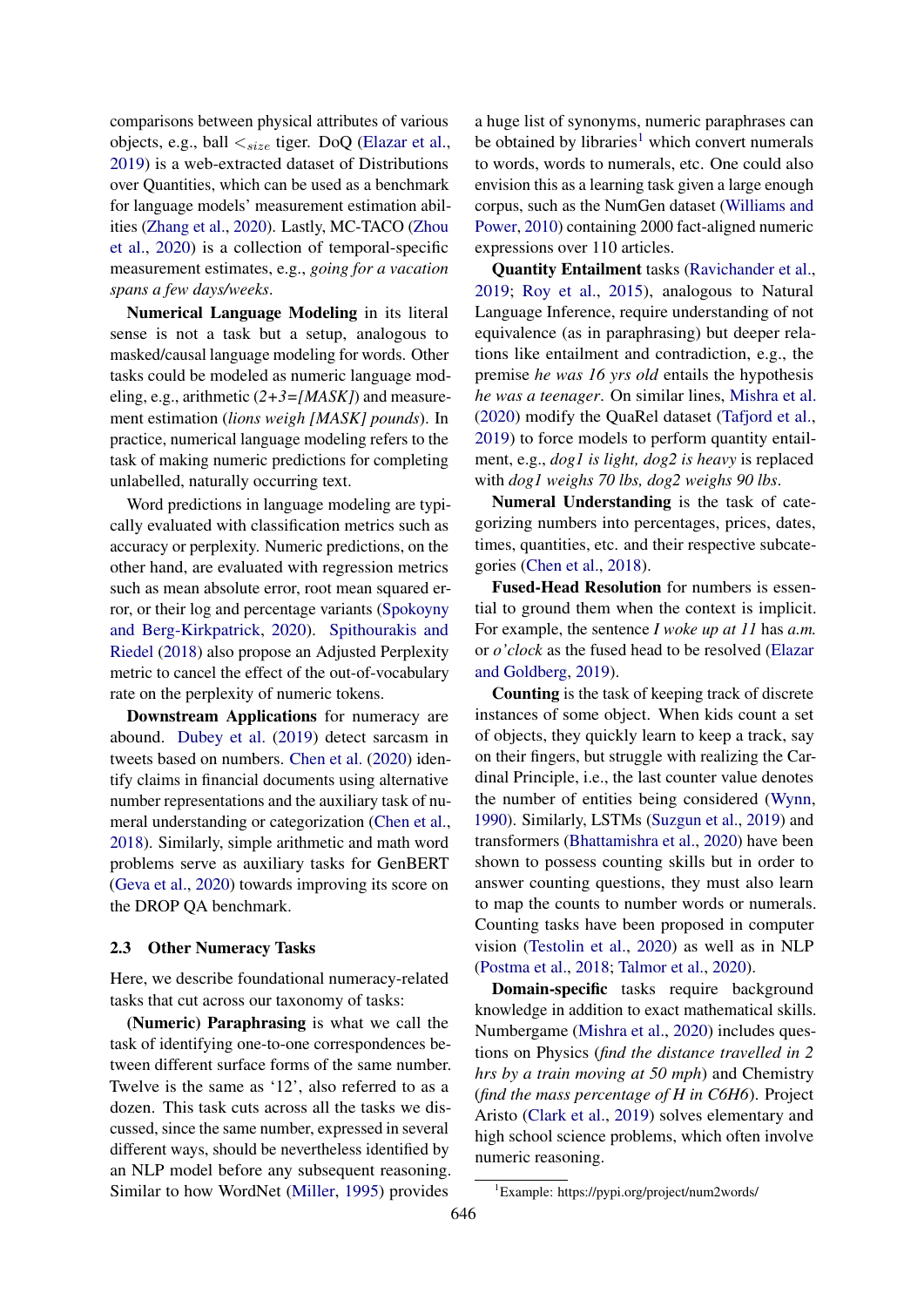# <span id="page-3-0"></span>3 Methods

Analogous to our taxonomy of subtasks in the previous section, here we attempt to arrange the wide variety of alternative number representations proposed in recent literature. We limit our analysis to methods of encoding (numbers  $\rightarrow$  embeddings) and/or decoding (embeddings  $\rightarrow$  numbers) numbers. We do not discuss, for example, methods that use symbolic reasoning [\(Andor et al.,](#page-9-10) [2019\)](#page-9-10) or modify activation functions to enhance numeracy [\(Trask et al.,](#page-12-10) [2018\)](#page-12-10).

A typical example of the base architecture could be BERT [\(Devlin et al.,](#page-10-14) [2019\)](#page-10-14), the workhorse of modern NLP. We assume that there exists an independent parallel process of mapping words into embeddings, such as subword tokenization followed by lookup embeddings in BERT.

### <span id="page-3-1"></span>3.1 Our Taxonomy

We look at two kinds of representations: stringbased and real-based. Real-based representations perform some computation involving the numerical value of the number. The string-based representations instead see numbers in their surface forms; they must assign arbitrary token IDs and look up their embeddings to feed into the architecture.

#### <span id="page-3-3"></span>3.1.1 String Based

By default, language models treat numbers as strings, the same as words. However, within string representations, one could tweak simple changes:

Notation: The number 80 could be written in Hindu-Arabic numerals (80), Roman numerals (LXXX), scientific notation (8e1), English words (eighty), or with base 20 as in French (quatrevingts). [Nogueira et al.](#page-11-9) [\(2021\)](#page-11-9) exclusively study the effect of many such notation choices in language models, on the task of simple arithmetic.

Tokenization: Word level tokenizations are ineffective for numbers, since they are likely to map most numbers to an UNK token, except for a few commonly occuring ones (e.g., 1, 2, 5, 10, 100). Other possibilities are subword tokenizations like BPE and WordPiece, as well as character (or digit) level tokenizations.

Pooling: The pooling dimension of variation springs up after analyzing the effect of tokenization. With subword and character level tokenizations, a single number may now correspond to multiple tokens, e.g., 100 segmented into  $10-0$  or  $1-0-0$ . Prior work [\(Spithourakis and Riedel,](#page-11-1) [2018\)](#page-11-1) has argued for using RNNs or CNNs to instead pool the embeddings of these tokens into a single embedding before feeding to the language model. The default way that language models see numbers are the same as words, hence no pooling is applied.

#### <span id="page-3-4"></span>3.1.2 Real Based

Real-based number encoders can be expressed as  $f: \mathbb{R} \to \mathbb{R}^d$  whereas decoders can be expressed as  $g : \mathbb{R}^d \to \mathbb{R}$ . Real-based methods proposed in literature can vary on account of direction (whether they encode, decode or both), scale (linear vs log), and discretization (binning vs continuous valued).

Direction: Some proposed methods are encoderonly, e.g., DICE [\(Sundararaman et al.,](#page-11-10) [2020\)](#page-11-10), while some can be decoder-only, e.g., those requiring sampling from a parameterized distribution [\(Spokoyny and Berg-Kirkpatrick,](#page-11-5) [2020\)](#page-11-5).

Scale: Inspired by cognitive science literature [\(Dehaene,](#page-9-0) [2011\)](#page-9-0), several methods have attempted to model numbers in the log (instead of linear) scale, i.e., to perform mathematical operations on the logarithm of the number to be represented. The first operation in a log-scaled f is  $log(·)$  and the last operation in a log-scaled g is  $exp(·)$ . We discuss more scales in the following subsection, such as the stabilized log scale [\(Jiang et al.,](#page-10-3) [2020\)](#page-10-3) and the learned scale/flow [\(Spokoyny and Berg-](#page-11-5)[Kirkpatrick,](#page-11-5) [2020\)](#page-11-5).

Discretization: Training continuous value functions for a large range of numbers turns out to be practically infeasible [\(Wallace et al.,](#page-12-1) [2019\)](#page-12-1). Some real-based methods first bin numbers before learning embeddings for each bin. These bins could be on the linear scale (0-10, 10-20, 20-30, . . . ) or the log scale  $(0.01-0.1, 0.1-1, 1-10, ...)$ , and the lookup embeddings can be learnt by the regular cross entropy [\(Chen et al.,](#page-9-6) [2020\)](#page-9-6) or dense cross entropy [\(Zhang et al.,](#page-12-2) [2020\)](#page-12-2).

#### <span id="page-3-2"></span>3.2 Survey of Existing Methods

Having established dimensions of variance of number representations, we describe some key stringbased and real-based methods used in prior work. Table [2](#page-4-0) depicts these methods as individual rows, with the first three columns showing their position in our taxonomy  $(\S 3.1)$  $(\S 3.1)$ . The last seven columns correspond to the seven tasks  $(\S 2.2)$  $(\S 2.2)$ , with each cell denoting a representative work that introduce it.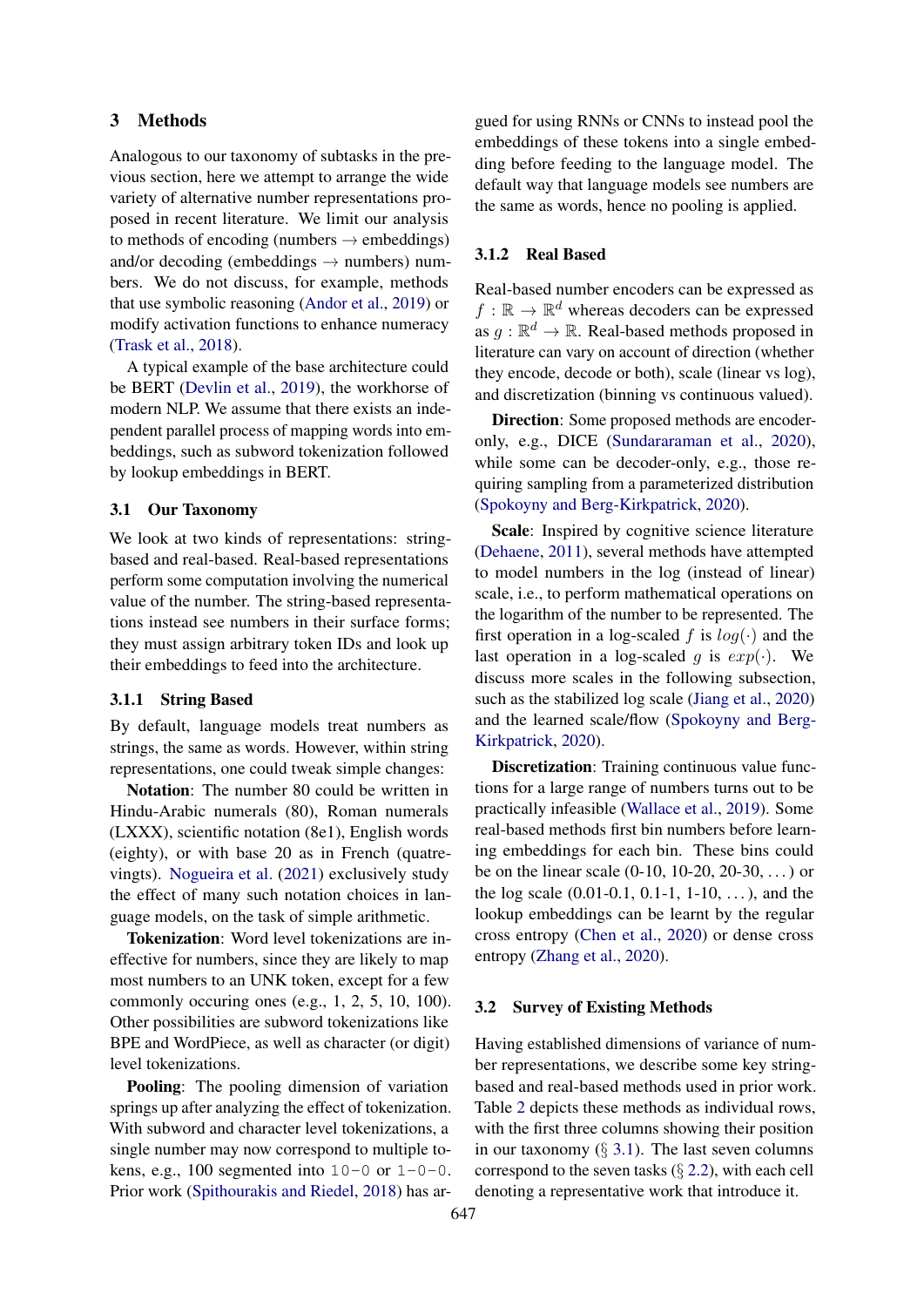<span id="page-4-0"></span>

|                     |                 |                     |                | <b>Exact</b> |        |            | Approximate |        |             |             |
|---------------------|-----------------|---------------------|----------------|--------------|--------|------------|-------------|--------|-------------|-------------|
|                     |                 |                     |                | Arith        | Facts  | <b>AWP</b> | <b>Num</b>  | Mag    | <b>Meas</b> | $LM^N$      |
| <b>String-Based</b> | <b>Notation</b> | <b>Tokenization</b> | Pooling        |              |        |            |             |        |             |             |
| Word Vectors        | Decimal         | Word                | NA.            | $W+19$       |        |            | $W+19$      | $W+19$ | $G+19$      | $J+20$      |
| Contextualized      | Decimal         | Subword             | N <sub>0</sub> | $W+19$       | $L+20$ | $G+20$     | $W+19$      | $W+19$ | $Z+20$      | <b>SR18</b> |
| GenBERT             | Decimal         | Char                | N <sub>0</sub> | $G+20$       |        | $G+20$     |             |        |             |             |
| <b>NumBERT</b>      | Scientific      | Subword             | N <sub>o</sub> |              |        |            |             |        | $Z+20$      | $Z+20$      |
| DigitRNN/CNN        | Decimal         | Char                | <b>Yes</b>     | $W+19$       |        |            | $W+19$      | $W+19$ |             | <b>SR18</b> |
| DigitRNN-sci        | Scientific      | Char                | <b>RNN</b>     |              |        |            |             |        |             | <b>BS20</b> |
| Exponent            | Scientific      | Word                | NA             |              |        |            |             |        |             | <b>BS20</b> |
| <b>Real-Based</b>   | <b>Scale</b>    | <b>Direction</b>    | <b>Binning</b> |              |        |            |             |        |             |             |
| <b>DICE</b>         | Linear          | Enc-only            | No             | $S+20$       |        |            | $S+20$      | $S+20$ |             |             |
| Value               | Linear          | Both                | N <sub>0</sub> | $W+19$       |        |            | $W+19$      | $W+19$ |             |             |
| Log Value           | Log             | Both                | N <sub>0</sub> | $W+19$       |        |            | $W+19$      | $W+19$ | $Z+20$      |             |
| <b>MCC</b>          | Log             | Dec-only            | Yes            |              |        |            |             |        | $Z+20$      |             |
| Log Laplace         | Log             | Dec-only            | No             |              |        |            |             |        |             | <b>BS20</b> |
| Flow Laplace        | Learn           | Dec-only            | N <sub>0</sub> |              |        |            |             |        |             | <b>BS20</b> |
| DExp                | Log             | Dec-only            | N <sub>0</sub> |              |        |            |             |        |             | <b>BS20</b> |
| <b>GMM</b>          | Linear          | Dec-only            | Both**         |              |        |            |             |        |             | <b>SR18</b> |
| GMM-proto           | Linear          | $Enc-only*$         | No             | $J+20$       |        |            | $J+20$      | $J+20$ |             | $J+20$      |
| SOM-proto           | Log             | $Enc-only*$         | No             | $J+20$       |        |            | $J+20$      | $J+20$ |             | $J+20$      |

Table 2: An overview of numeracy in NLP: Each row is a method (§[3.2\)](#page-3-2), arranged as per our taxonomy (§[3.1\)](#page-3-1) split by string and real, further branching into three dimensions each. The last seven columns correspond to the seven subtasks of numeracy (§[2.2\)](#page-1-2), split by Exact and Approximate granularity (§[2.1\)](#page-1-3). The cells point to representative (not exhaustive) works that have experimented with a given method (row) on a given task (column). Notes: Prototype\* is encoder-only but reuses embeddings for the decoder [\(Jiang et al.,](#page-10-3) [2020\)](#page-10-3). GMM\*\* has been discretized [\(Spithourakis and Riedel,](#page-11-1) [2018\)](#page-11-1) as well as continuous valued [\(Spokoyny and Berg-Kirkpatrick,](#page-11-5) [2020\)](#page-11-5).

### 3.2.1 String-based methods

Word Vectors & Contextualized Embeddings Word2vec [\(Mikolov et al.,](#page-10-16) [2013\)](#page-10-16), GloVe [\(Penning](#page-11-11)[ton et al.,](#page-11-11) [2014\)](#page-11-11), ELMo [\(Peters et al.,](#page-11-12) [2018\)](#page-11-12), and BERT [\(Devlin et al.,](#page-10-14) [2019\)](#page-10-14) have been probed as baselines against several contending methods.

GenBERT [Geva et al.](#page-10-2) [\(2020\)](#page-10-2) present GenBERT, a question answering model with pretrained BERT serving as both its encoder and decoder. GenBERT tokenizes numbers at the digit level, and is finetuned on auxiliary tasks of arithmetic word problems and simple arithmetic.

NumBERT [Zhang et al.](#page-12-2) [\(2020\)](#page-12-2) pretrain BERT from scratch over a modified dataset such that all numbers have been converted into scientific notation, i.e., 314.1 is expressed as 3141[EXP]2). Num-BERT hence follows a scientific notation, subword tokenization, and no pooling. $<sup>2</sup>$  $<sup>2</sup>$  $<sup>2</sup>$ </sup>

DigitRNN, DigitCNN [Spithourakis and Riedel](#page-11-1) [\(2018\)](#page-11-1) and [Wallace et al.](#page-12-1) [\(2019\)](#page-12-1) experimented with poolingof digit embeddings into a single embedding representing the full number. Both used RNNs as well as CNNs for pooling.

DigitRNN-sci & Exponent (Embedding) [Spokoyny and Berg-Kirkpatrick](#page-11-5) [\(2020\)](#page-11-5) use a scientific notation variant of DigitRNNs (which we refer to as DigitRNN-sci in Table [2\)](#page-4-0), as well as a simpler alternative: exponent embedding. The latter merely learns a lookup embedding for the exponent, completely ignoring the mantissa.

### 3.2.2 Real-based methods

DICE Determinisitic Independent-of-Corpus Embeddings [\(Sundararaman et al.,](#page-11-10) [2020\)](#page-11-10) is an attempt to handcraft number encoder  $3 \text{ } f$  $3 \text{ } f$  so as to preserve the relative magnitude between two numerals and their embeddings. Given two scalars  $i$  and  $j$ , and their embeddings  $f(i)$  and  $f(j)$ , the cosine distance between  $f(i)$  and  $f(j)$  is intended to monotonically increase/decrease with the Euclidean distance between  $i$  and  $j$ . DICE is offered as not only a deterministic encoding but also as an auxiliary loss function for softly training number embeddings alongside, say, SQuAD [\(Rajpurkar et al.,](#page-11-13) [2016\)](#page-11-13)

Value Embedding The most intuitive parameterized encoder for real numbers is one that feeds the scalar magnitude of the number through a shallow neural network. The converse of value embedding is to learn a shallow neural network mapping  $g: \mathbb{R}^d \to \mathbb{R}$ . This decoder is simply the probe used for decoding/numeration task.

<span id="page-4-2"></span>The idea of projecting number magnitudes into

<span id="page-4-1"></span><sup>&</sup>lt;sup>2</sup>Pooling as described in  $\S 3.1.1$ .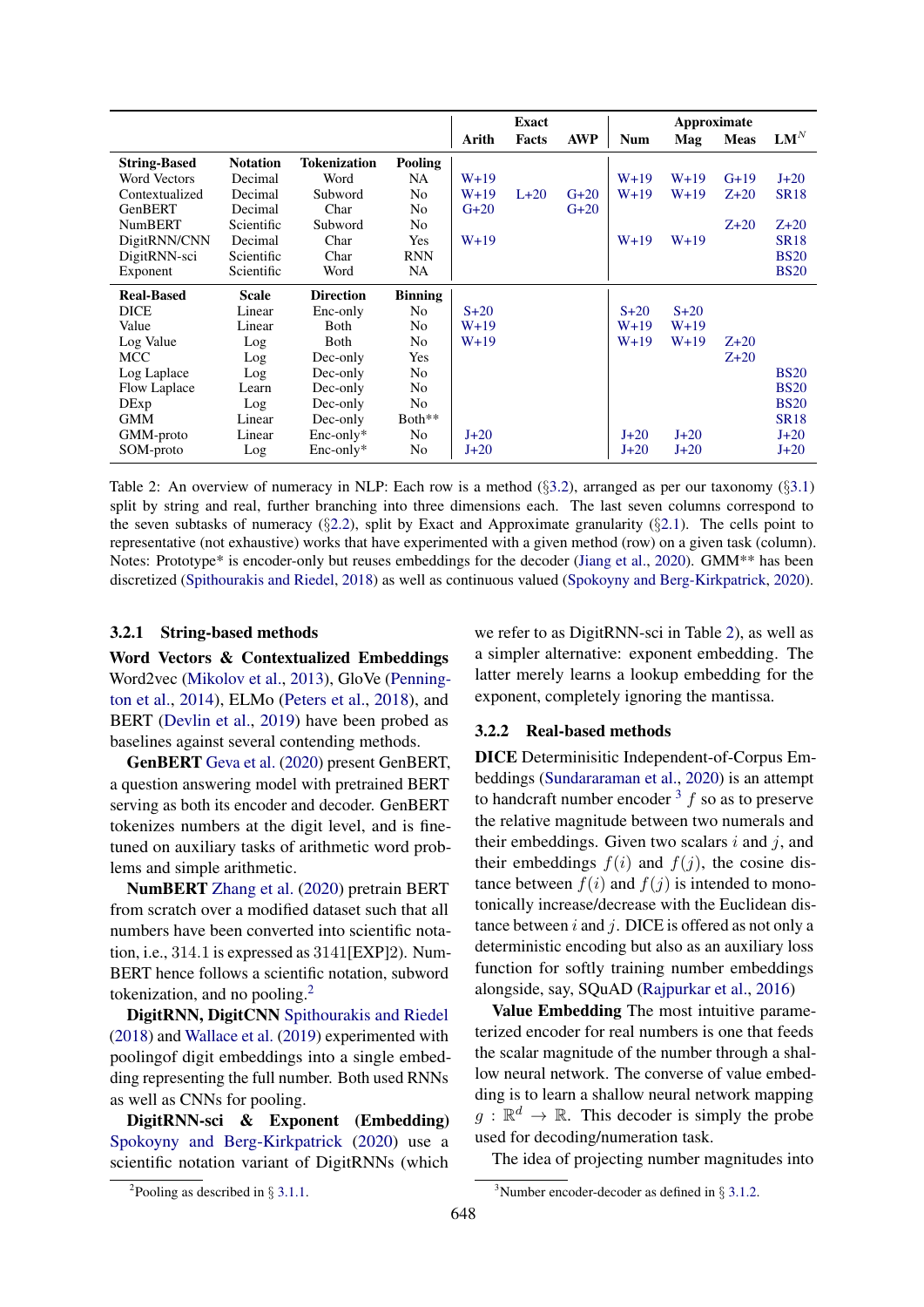an NLP model that otherwise inputs only lookup embeddings may appear flawed. But [Vaswani et al.](#page-12-11) [\(2017\)](#page-12-11) have (rather successfully) encoded positional information into transformers using both learned embeddings (similar to Value) and fixed ones (similar to DICE).

Log Value [Wallace et al.](#page-12-1) [\(2019\)](#page-12-1) also experiment with a log-scaled value encoder in addition to the one on a linear scale. [Zhang et al.](#page-12-2) [\(2020\)](#page-12-2) experiment with a log value decoder for measurement estimation, which they call the RGR (regress) method. Log scaling has a neuroscientific inspiration since observations of human (and animal) understanding of numbers is better modelled by a log-scale representation [\(Dehaene,](#page-9-0) [2011\)](#page-9-0).

Log Laplace In contrast to the point estimate output of the RGR decoder, models can also be used to parameterize a distribution over numbers. Such a formulation is helpful when estimating approximate quantities. Vectors representing some context can be used to parameterize, say, the mean and variance of a Gaussian or Laplace distribution. [Spokoyny and Berg-Kirkpatrick](#page-11-5) [\(2020\)](#page-11-5) instead transform the space being modeled by parameterizing the location parameter of a Log-Laplace distribution  $L(X, 1)$  where X is the context representation of unmasked tokens, in a masked (numerical) language modelling setup. When inferring or decoding a number, they sample a point  $z \sim L(X, 1)$ and exponentiate it, such that the output is  $exp(z)$ .

Flow Laplace The expressivity of number decoders can be expanded or contracted by merely parameterizing a different distribution. [Spokoyny](#page-11-5) [and Berg-Kirkpatrick](#page-11-5) [\(2020\)](#page-11-5) propose a more expressive decoder where instead of the log scale, the model learns its own density mapping. After sampling  $z \sim L(X, 1)$ , the output is transformed to  $exp(\frac{z-a}{b})$  $\frac{\overline{b}}{c}$ , where a, b, and c, are also parameters emitted by the same model.

MCC or multi-class classification is another number decoder which outputs a distribution, but a discrete one: over log-scaled bins of numbers, e.g., 1-10, 10-100, and so on [\(Zhang et al.,](#page-12-2) [2020\)](#page-12-2). Previously described decoders either output a point estimate or a unimodal distribution, thus failing to hedge its predictions for a multimodal ground truth. Given a masked number prediction problem *We went to the restaurant at [MASK] p.m.*, MCC is better equipped to estimate two peaks: one around lunch time (say, 1-2 p.m.) and another around dinner (say, 7-9 p.m.).

Discrete Latent Exponent (DExp) is another potentially multimodal distribution [\(Spokoyny and](#page-11-5) [Berg-Kirkpatrick,](#page-11-5) [2020\)](#page-11-5) where the model parameterizes a multinomial distribution for the exponent (similar to MCC) and uses it to sample an exponent e, which then acts as a latent variable for emitting the mean  $\mu$  of a Gaussian (standard deviation fixed at 0.05). This Gaussian is finally used to sample the output number  $z \sim N(\mu, 0.05)$ .

GMM Another attempt to circumvent the unimodal Gaussians or point estimates is to learn a Gaussian mixture model. [Spithourakis and Riedel](#page-11-1) [\(2018\)](#page-11-1) learn a mixture of  $K$  Gaussians by pretraining their means  $(\mu_i)$  and variances  $(\sigma_i^2)$  over the training corpus with Expectation Maximization algorithms, while the mixing weights  $\pi_i$  are derived from the model. Next, to sample a single number from the GMM probability mass function  $q(u) = \sum_{i=1}^{K} \pi_i N(u; \mu_i; \sigma_i)$ , the authors first sample the precision (number of decimal places) from yet another Gaussian and use that to discretize the probability mass function into equal sized bins, over which the probabilities are summed. If the sampled precision is, say 2, then the probability of emitting a number 3.14 is given by  $\int_{3.135}^{3.145} q(u) du$ . This likelihood estimate is used to train a causal language model.

[Spokoyny and Berg-Kirkpatrick](#page-11-5) [\(2020\)](#page-11-5)'s GMM implementation is slightly different: it alters the last inference step by sampling directly from the mixture of Gaussians, as they did with Log Laplace, Flow Laplace, and DExp.

GMM-prototype by [Jiang et al.](#page-10-3) [\(2020\)](#page-10-3) similarly pretrains (with EM/hard-EM) the mean, the variances, but also the mixture weights  $\pi_i$ s of a GMM over the training corpus. They then learn K prototype embeddings  $e_i$ s corresponding to the K Gaussians. When encoding a new numeral  $n$ ,  $\sum_{i=1}^{K} w_i \cdot e_i$ , where the weights are induced from its (input) embedding is calculated as:  $E(n)$  = the GMM:

$$
w_i = P(Z = i | U = n) = \frac{\pi_i N(n; \mu_i; \sigma_i)}{\sum_{j=1}^K \pi_j N(n; \mu_j; \sigma_j)}
$$

Thus the difference between GMM and GMMprototypes is that after fixing mean and standard deviations of the Gaussian mixtures, in GMM the model learns to predict the mixture weights  $\pi_i$ for each individual number prediction, whereas in GMM-prototype,  $\pi_i$ 's are frozen and the model learns prototype embeddings  $e_i$ 's. Note that proto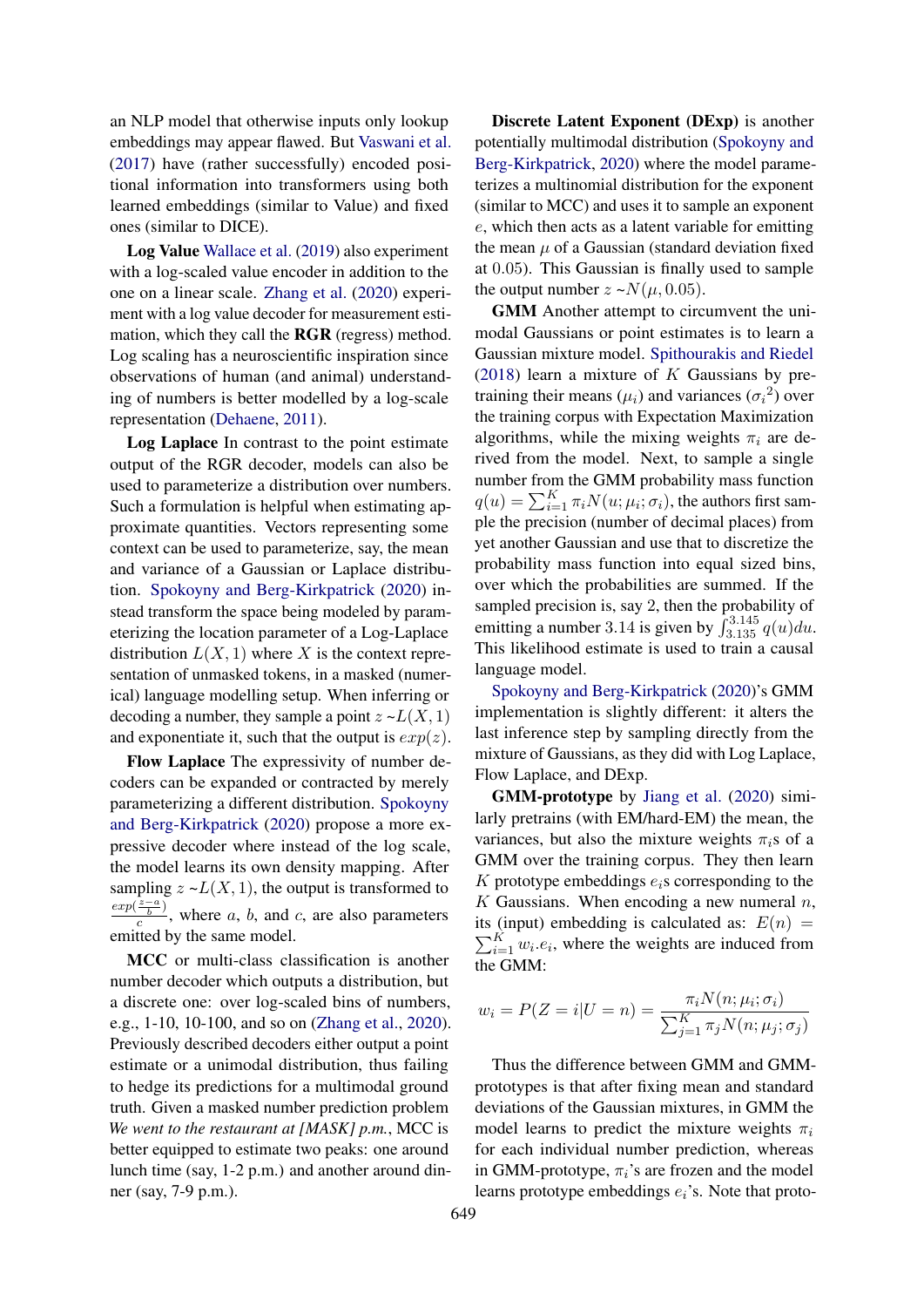type embeddings are encoder-only.To decode numbers, the authors implement weight-sharing across input and output embeddings, similar to how word vectors are trained [\(Mikolov et al.,](#page-10-16) [2013\)](#page-10-16), i.e., finding out which of the numerals in the corpus has the closest embedding.

SOM-prototype GMM-prototype, in effect, merely use the mixture of Gaussians to infer prototypes and to get the weights  $w_i$ 's. [Jiang et al.](#page-10-3) [\(2020\)](#page-10-3) tried another variant by identifying prototype numerals with Self Organizing Maps [\(Koho](#page-10-17)[nen,](#page-10-17) [1990\)](#page-10-17) and by defining the weights as:  $w_i =$  $|g(x_i) - g(n)|^{-1}$  where  $x_i$  is the *i*th prototype, *n* is the number to be encoded, and  $q$  is a log-based squashing function.

### 4 Results

Having organized the landscape of numeracy tasks and methods, we now present come key results for each numeracy task in NLP from previously published experiments over a subset of the described number representations:

Abstract Probes Word Embeddings vastly outperform random embedding baselines on abstract probes such as numeration, magnitude comparison, and sorting [\(Wallace et al.,](#page-12-1) [2019;](#page-12-1) [Naik et al.,](#page-11-2) [2019\)](#page-11-2). DICE, Value and Log Value embeddings excel at these probes, which makes intuitive sense given that they explicitly encode the numbers' magnitude - although Value embeddings do not easily extrapolate to larger numbers, possibly due to instability in training. The best number encoders with respect to these probes were found to be DigitCNNs, and character-tokenized models, e.g., ELMo, in general outperform subword ones, e.g., BERT [\(Wallace](#page-12-1) [et al.,](#page-12-1) [2019\)](#page-12-1).

Arithmetic GPT-3 [\(Brown et al.,](#page-9-3) [2020\)](#page-9-3) performs extremely well at zero shot simple arithmetic, as long as the number of digits in the operands are low. The tokenization scheme could be the cause for limited extrapolation, since language models get better at arithmetic when numbers are tokenized at the digit/character level [\(Nogueira et al.,](#page-11-9) [2021;](#page-11-9) [Wallace et al.,](#page-12-1) [2019\)](#page-12-1). For arithmetic word problems, state of the art solvers rely on predicting an equation, which is then filled in with specific numeric values from the question [\(Patel et al.,](#page-11-14) [2021\)](#page-11-14), altogether bypassing the need for encoding numbers into embeddings.

Masked Language Modelling [Zhang et al.](#page-12-2) [\(2020\)](#page-12-2) show that BERT pretrained over datasets

where numbers are in scientific notation (Num-BERT) converges to the same loss as BERT on masked language modelling objective, and scores nearly the same on GLUE language understanding benchmarks. For (causal) numeric language modelling, [Spithourakis and Riedel](#page-11-1) [\(2018\)](#page-11-1) show that Gaussian Mixture Models are the best decoders. For (masked) numeric language modelling, [Spokoyny and Berg-Kirkpatrick](#page-11-5) [\(2020\)](#page-11-5) show that modelling the mantissa in scientific notation may be an overkill, since exponent embeddings alone outperform DigitRNN-sci over financial news and scientific articles.

Measurement Estimation [Zhang et al.](#page-12-2) [\(2020\)](#page-12-2) train a regression probe to predict measurements of objects over the CLS embeddings of BERT/NumBERT. Given a template-lexicalized sentence such as "the dog is heavy," the model must predict the weight of a typical dog, against ground truth from the Distribution over Quantities dataset [\(Elazar et al.,](#page-10-11) [2019\)](#page-10-11). They find that NumBERT is a better text encoder than BERT for measurement estimation, the only difference between them being the notation used by the respective pretraining corpora. They also experiment with two number decoders: MCC (multi-class classification) and RGR (regression / Log Value embedding). MCC performs better when trying to predict Distributions over Quantities - perhaps due to the ground truth resembling the predicted gaussians - but not on VerbPhysics - where the ground truth is less noisy. Lastly, even static word embeddings like GloVe have been shown to contain enough knowledge of measurement estimates to contrast two objects, e.g., classifying whether a *car* is bigger/heavier/fasster than a *ball* [\(Goel et al.,](#page-10-15) [2019\)](#page-10-15).

Exact Facts BERT and RoBERTa capture limited numerical commonsense, evident over NumerSense [\(Lin et al.,](#page-10-9) [2020\)](#page-10-9) sentences such as *a tricycle has [MASK] wheels*, with the answer choices limited to the integers 0-10. Results can be further improved by finetuning over a Wikipediaextracted dataset of numeric information. [Mishra](#page-10-8) [et al.](#page-10-8) [\(2020\)](#page-10-8) find commonsense question answering to be one of the hardest among their Numbergame challenge, using the NumNetv2 model [\(Ran et al.,](#page-11-15) [2019\)](#page-11-15) which is commonly used for DROP question answering. Both of these experiments evaluate on exact match metrics, hence it remains to be seen if representing approximate magnitudes yields benefit in modelling numeric facts.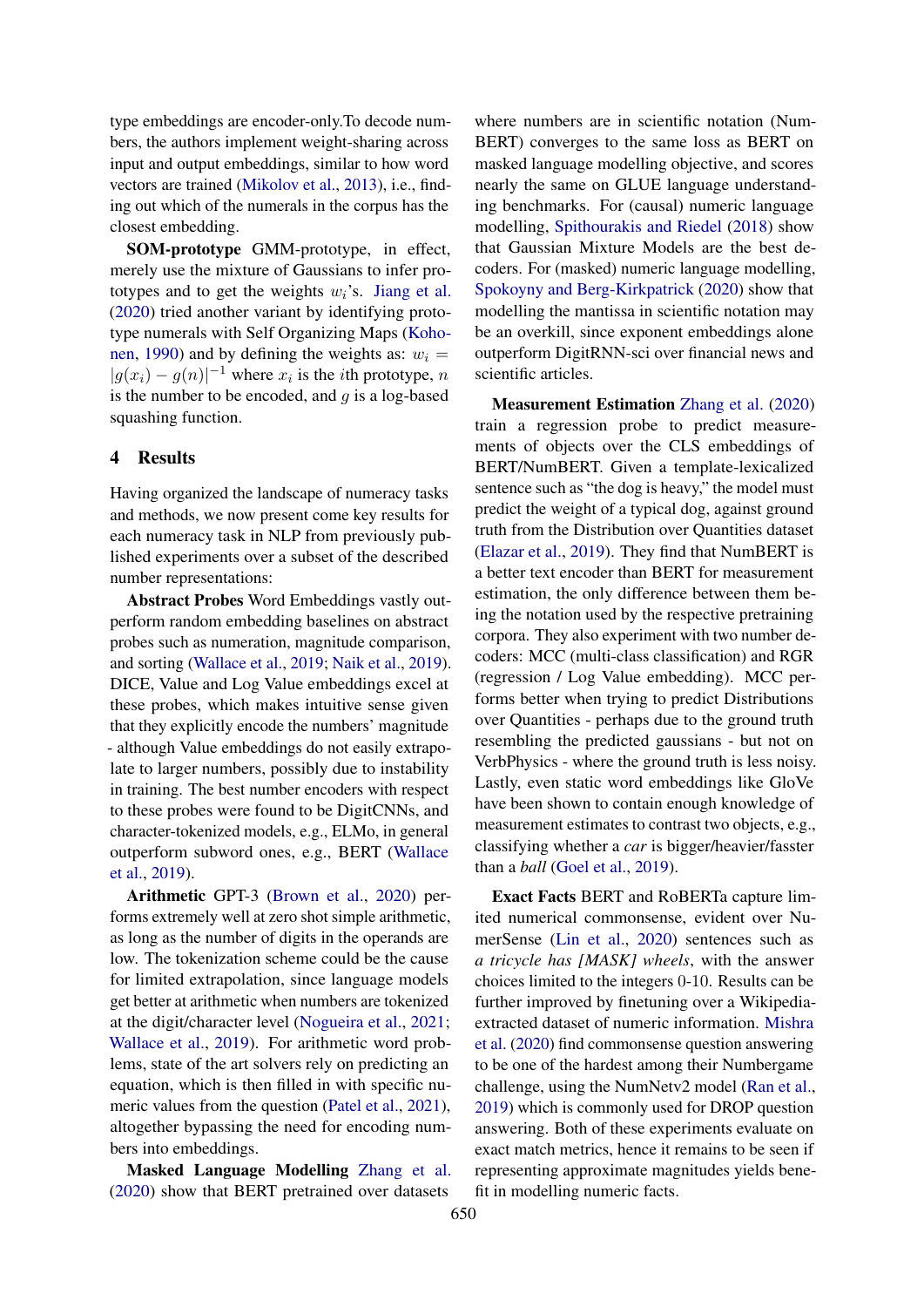### <span id="page-7-0"></span>5 Recommendations

Based on the above results, we now synthesize key insights into a set of directed takeaways to guide practitioners' design of number representations:

Rule of thumb for string-based methods? Scientific notation is superior to decimal notation [\(Zhang et al.,](#page-12-2) [2020\)](#page-12-2) since models can learn to attend mostly to the exponent embedding rather than the mantissa [\(Spokoyny and Berg-Kirkpatrick,](#page-11-5) [2020\)](#page-11-5). Character level tokenization outperforms subword level [\(Nogueira et al.,](#page-11-9) [2021;](#page-11-9) [Wallace et al.,](#page-12-1) [2019;](#page-12-1) [Geva et al.,](#page-10-2) [2020\)](#page-10-2). Pooled representations (DigitRNN, DigitCNN) lack a controlled study with unpooled ones (NumBERT, GenBERT) which makes it hard to proclaim a winner among the two.

Rule of thumb for real-based methods? Log scale is preferred over linear scale [\(Zhang et al.,](#page-12-2) [2020;](#page-12-2) [Jiang et al.,](#page-10-3) [2020;](#page-10-3) [Wallace et al.,](#page-12-1) [2019;](#page-12-1) [Spokoyny and Berg-Kirkpatrick,](#page-11-5) [2020\)](#page-11-5), which makes intuitive sense but lacks as rigorous a study as has been undertaken in the cognitive science community [\(Feigenson et al.,](#page-10-5) [2004\)](#page-10-5). Regarding discretization, [Zhang et al.](#page-12-2) [\(2020\)](#page-12-2) show that binning (dense cross entropy loss) works better than continuous value prediction (MAE loss) on datasets where ground truth distributions are available. Lastly, modeling continuous predictions is notoriously hard for large ranges [\(Wallace et al.,](#page-12-1) [2019\)](#page-12-1) but [Spithourakis and Riedel](#page-11-1) [\(2018\)](#page-11-1) offer a way of binning such distributions by picking a precision level.

Encoding vs Decoding numbers? In our simplified discussions above, we avoid differentiating between methods for encoding and decoding numbers. Value Embedding, for instance, can be used to encode numbers (projecting scalars onto vector space) as well as to decode numbers (collapsing a vector into a scalar). On the other hand, manually-designed encoders like DICE are not easily reversible into decoding methods. Even with reversible methods, the encoders and decoders must usually be independently parameterized, unlike the input and output word embeddings which often share weights [\(Press and Wolf,](#page-11-16) [2016\)](#page-11-16). Prototype embeddings by [Jiang et al.](#page-10-3) [\(2020\)](#page-10-3) are an exception, which share input/output embeddings for a fixed vocabulary of numbers.

Can we mix-and-match multiple methods? Given the wide range of number representations, an obvious next step is to try an ensemble of embeddings. [Spokoyny and Berg-Kirkpatrick](#page-11-5) [\(2020\)](#page-11-5) show that for encoding numbers, exponent embeddings added to DigitRNN (scientific notation) embeddings barely outperforms the exponent embeddings alone. Similar experiments with a mix of real and string methods are yet to be seen.

Which methods for which tasks? Based on our taxonomy of tasks in Table [1,](#page-1-1) abstract tasks are good early probes for the grounded ones, e.g., finetuning GenBERT [\(Geva et al.,](#page-10-2) [2020\)](#page-10-2) on simple arithmetic helps it do well on downstream question answering, and the high scores of DICE [\(Sun](#page-11-10)[dararaman et al.,](#page-11-10) [2020\)](#page-11-10) on numeration and magnitude comparison are an indicator of similar boosts on (numeric) language modelling. With respect to granularity, real-based methods work well for approximate tasks such as measurement estimation and language modeling [\(Zhang et al.,](#page-12-2) [2020;](#page-12-2) [Spokoyny and Berg-Kirkpatrick,](#page-11-5) [2020\)](#page-11-5) but not for exact tasks like arithmetic word problems or commonsense. DigitRNNs are broad-purpose number encoders, whereas distribution modeling methods like DExp are effective at decoding numbers.

# <span id="page-7-1"></span>6 Vision for Unified Numeracy in NLP

Numeracy is a core system of human intelligence [\(Kinzler and Spelke,](#page-10-18) [2007\)](#page-10-18). Teaching numeracy to students works best when taught holistically, while less effective teachers deal with areas of mathematics discretely [\(Askew and Askew,](#page-9-11) [1997\)](#page-9-11). While the NLP community genuinely strives to improve language models' numeric skills, not all aspects of numeracy have been sufficiently targeted. It is evident from the sparsity in Table [2](#page-4-0) that the community is far from achieving, a holistic solution to numeracy. In this section, we outline our vision for such a unified solution, in the form of three prerequisites to consider for numerical NLU:

Evaluation. The first step towards a holistic solution to numeracy requires a benchmark covering its different subtasks. Aggregated leaderboards in NLP like GLUE [\(Wang et al.,](#page-12-12) [2018\)](#page-12-12) and SuperGLUE [\(Wang et al.,](#page-12-13) [2019\)](#page-12-13) have incentivized research on natural language understanding, with scores categorized into semantic, syntactic, logical, and background knowledge.

An analogous leaderboard could be constructed to evaluate models on numeric reasoning tasks, categorized according to the skills evaluated, e.g., exact vs approximate granularity, or abstract vs grounded numeracy. Numbergame [\(Mishra et al.,](#page-10-8) [2020\)](#page-10-8) is one such aggregation focusing on exact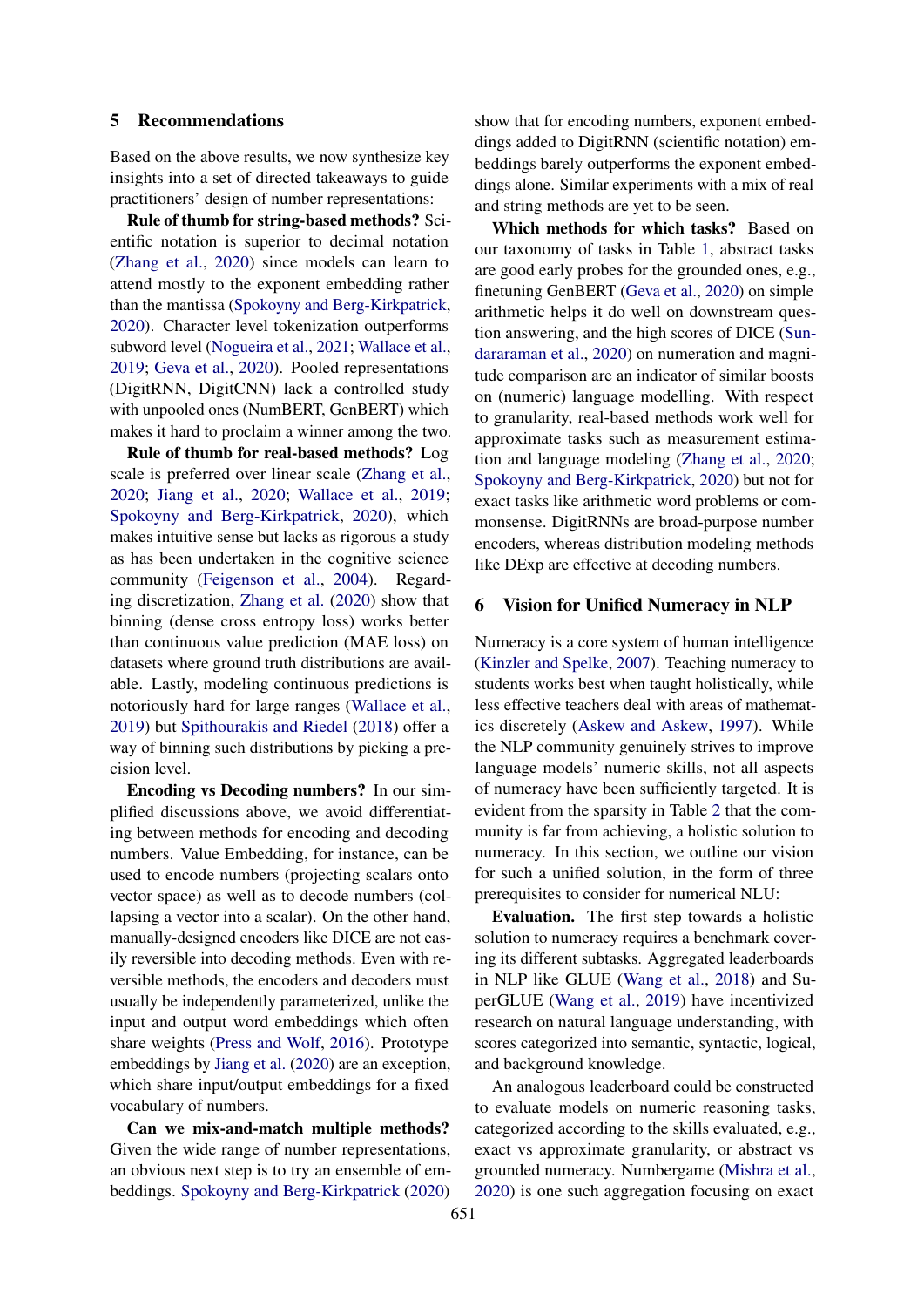numeracy benchmarks, as evaluated by F1 and exact match scores in a reading comprehension setup. Both Numbergame and our own list of tasks (Section [2.2\)](#page-1-2) are preliminary attempts at teasing apart the different aspects of numeracy. We encourage researchers to extend and refine such taxonomies.

A suite of numeracy tasks, matched with evaluations of their respective numerical skills, can enable testing model generalization from one skill to another. Some progress has already been made in this transfer learning setup, e.g., GenBERT [\(Geva](#page-10-2) [et al.,](#page-10-2) [2020\)](#page-10-2), finetuned on a synthetic dataset of arithmetic problems, is found to score higher on DROP QA. Similarly, DICE [\(Sundararaman et al.,](#page-11-10) [2020\)](#page-11-10), optimized for numeration, improves score on Numeracy600K order-of-magnitude prediction task. Going forward, we need several such studies, ideally for each pair of tasks to see whether some numeracy skills help models generalize to others.

Design Principles. Number representations vary based on design trade-offs between inductive biases and data-driven variance. The default BERT setup, with subword tokenization and lookup embeddings, occupies the variance end of the spectrum, allowing freedom in representing numbers. Value embeddings and DICE encodings, on the other hand, are closer to the bias end of the spectrum, since the inductive bias of continuity on the number line constrains the learning space. It is important to identify where on the bias-variance scale any representation stands, for a fair comparison.

Following parallel work in cognitive science, the community could explore whether exact and approximate numeracy require two specialized modules [\(Feigenson et al.,](#page-10-5) [2004\)](#page-10-5) or could be handled with a single representation [\(Cordes et al.,](#page-9-12) [2001\)](#page-9-12).

Model designers must also make a choice on coverage: whether to target a broad or a narrow range of numbers to be represented. Multi-class classification [\(Zhang et al.,](#page-12-2) [2020\)](#page-12-2) over a fixed number of bins, restricts the range of numbers expressed, as do DICE embeddings [\(Sundararaman et al.,](#page-11-10) [2020\)](#page-11-10). Value embeddings are continuous and theoretically unrestricted, but must practically be capped for bugfree training. On the other hand, string-based representations could always fall back to subword/charlevel token embeddings to represent not only floats but also irrational  $(\sqrt{2})$  and complex  $(1 + 2i)$  numbers. [Roy et al.](#page-11-7) [\(2015\)](#page-11-7) introduced the Quantity-Value Representation format to allow closed and open ranges alongside scalar point numbers.

Broader Impact. Numbers are ubiquitous in natural language and are easily identified, at least in numeral forms. But they are by no means the only class of ordered concepts required for natural language understanding. Successful number representations can inspire work on incorporating more continuous domains into natural language processing systems. For instance, gradable adjectives like good, great, amazing, etc. are arguably on some cardinal scale, which can be mapped using value embeddings or Gaussian mixture models [\(Sharp](#page-11-17) [et al.,](#page-11-17) [2018;](#page-11-17) [de Marneffe et al.,](#page-9-13) [2010\)](#page-9-13). Days of the week (Mon-Sun) and months of an year (Jan-Dec) form periodic patterns which can be modeled with sinusoidal functions [\(Martinez et al.,](#page-10-19) [2020\)](#page-10-19).

Lastly, numeracy is essential for natural language understanding. Consider the sentence: "*Programmers earn \$200,000 versus \$100,000 for researchers.*" An intelligent agent with numeracy skills would identify that \$100k is half of \$200k, that \$100k possibly denotes annual salary, and infer that higher salaries lead to higher standards of living. In short, it was able to learn something about the two concepts *programmers* and *researchers*, by crossing the continuous semantic space of numbers! The agent could now make use of this knowledge in a number-free situation, e.g., the mask in "*He could not afford a car for several years after earning a CS degree because she took a job as a [MASK]*" might better be filled with the word *researcher*, than with *programmer*. A key goal of imparting numeracy to NLP models is to help them understand more about the world, *using* numbers.

## 7 Conclusion

This paper summarizes and contextualizes recent work on numeracy in NLP. We propose the first taxonomy of tasks and methods concerning textcentric numeric reasoning. We highlight key takeaways from the several experiments in literature, along with caveats and scope for confirming some of the observed trends. We present a case for lack of a holistic solution to numeracy in NLP, and put forward a set of aspects to consider when working towards one. We draw the following two major conclusions from our study: (1) the default subword segmentation with lookup embeddings used to represent words is clearly suboptimal for numbers (2) there are several unanswered research questions on the level of specificity, coverage, and inductive bias needed to holistically solve numeracy.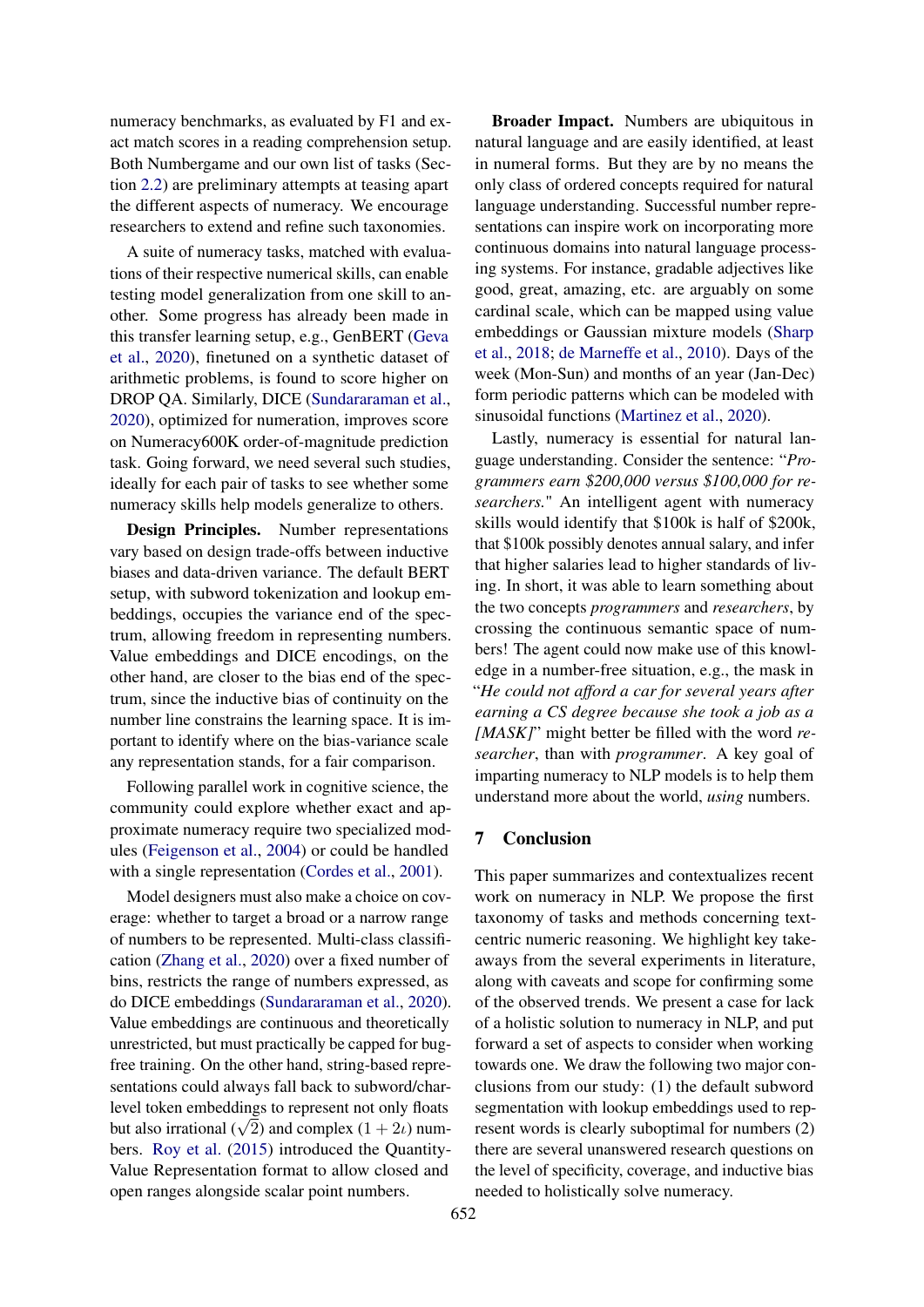### 8 Acknowledgements

This work was funded by the Defense Advanced Research Projects Agency with award N660011924033. We would like to thank the countless suggestions we accumulated during preliminary presentations at MLSS 2020, WeCNLP 2020, and GSS 2020, as well as over email correspondences with Biplav Srivastava, Antoine Bosselut, and Harsh Agarwal. We would like to thank the anonymous NAACL 2021 reviewers (particularly #3) for pointing out blind spots in our submission, which we have tried our best to rectify.

# Ethical Considerations

This work revolves around the Hindu-Arabic Numeral system and English number words, which are not the only number systems still in use today. We encourage follow-up work to take these systems into consideration, on the lines of [Johnson](#page-10-6) [et al.](#page-10-6) [\(2020\)](#page-10-6) and [Nefedov](#page-11-18) [\(2020\)](#page-11-18).

#### References

- <span id="page-9-4"></span>Aida Amini, Saadia Gabriel, Shanchuan Lin, Rik Koncel-Kedziorski, Yejin Choi, and Hannaneh Hajishirzi. 2019. [MathQA: Towards interpretable](https://doi.org/10.18653/v1/N19-1245) [math word problem solving with operation-based](https://doi.org/10.18653/v1/N19-1245) [formalisms.](https://doi.org/10.18653/v1/N19-1245) In *Proceedings of the 2019 Conference of the North American Chapter of the Association for Computational Linguistics: Human Language Technologies, Volume 1 (Long and Short Papers)*, pages 2357–2367, Minneapolis, Minnesota. Association for Computational Linguistics.
- <span id="page-9-10"></span>Daniel Andor, Luheng He, Kenton Lee, and Emily Pitler. 2019. [Giving BERT a calculator: Finding op](https://doi.org/10.18653/v1/D19-1609)[erations and arguments with reading comprehension.](https://doi.org/10.18653/v1/D19-1609) In *Proceedings of the 2019 Conference on Empirical Methods in Natural Language Processing and the 9th International Joint Conference on Natural Language Processing (EMNLP-IJCNLP)*, pages 5947– 5952, Hong Kong, China. Association for Computational Linguistics.
- <span id="page-9-11"></span>Mike Askew and Mike Askew. 1997. *Effective teachers of numeracy*. King's College London London.
- <span id="page-9-8"></span>Satwik Bhattamishra, Arkil Patel, and Navin Goyal. 2020. [On the computational power of transformers](https://www.aclweb.org/anthology/2020.conll-1.37) [and its implications in sequence modeling.](https://www.aclweb.org/anthology/2020.conll-1.37) In *Proceedings of the 24th Conference on Computational Natural Language Learning*, pages 455–475, Online. Association for Computational Linguistics.
- <span id="page-9-3"></span>Tom B. Brown, Benjamin Mann, Nick Ryder, Melanie Subbiah, Jared Kaplan, Prafulla Dhariwal, Arvind Neelakantan, Pranav Shyam, Girish Sastry, Amanda Askell, Sandhini Agarwal, Ariel Herbert-Voss,

Gretchen Krueger, Tom Henighan, Rewon Child, Aditya Ramesh, Daniel M. Ziegler, Jeffrey Wu, Clemens Winter, Christopher Hesse, Mark Chen, Eric Sigler, Mateusz Litwin, Scott Gray, Benjamin Chess, Jack Clark, Christopher Berner, Sam Mc-Candlish, Alec Radford, Ilya Sutskever, and Dario Amodei. 2020. [Language models are few-shot learn](http://arxiv.org/abs/2005.14165)[ers.](http://arxiv.org/abs/2005.14165)

- <span id="page-9-5"></span>Sarah E Bullard, Deborah Fein, Mary Kay Gleeson, Nita Tischer, Robert L Mapou, and Edith Kaplan. 2004. The biber cognitive estimation test. *Archives of clinical neuropsychology*, 19(6):835–846.
- <span id="page-9-2"></span>Kushal Chawla, Gale Lucas, Jonathan Gratch, and Jonathan May. 2020. Bert in negotiations: Early prediction of buyer-seller negotiation outcomes. *arXiv preprint arXiv:2004.02363*.
- <span id="page-9-6"></span>Chung-Chi Chen, Hen-Hsen Huang, and Hsin-Hsi Chen. 2020. [Numclaim: Investor's fine-grained](https://doi.org/10.1145/3340531.3412100) [claim detection.](https://doi.org/10.1145/3340531.3412100) In *Proceedings of the 29th ACM International Conference on Information and Knowledge Management*, CIKM '20, page 1973–1976, New York, NY, USA. Association for Computing Machinery.
- <span id="page-9-7"></span>Chung-Chi Chen, Hen-Hsen Huang, Yow-Ting Shiue, and Hsin-Hsi Chen. 2018. Numeral understanding in financial tweets for fine-grained crowd-based forecasting. In *2018 IEEE/WIC/ACM International Conference on Web Intelligence (WI)*, pages 136–143. IEEE.
- <span id="page-9-1"></span>Chung-Chi Chen, Hen-Hsen Huang, Hiroya Takamura, and Hsin-Hsi Chen. 2019. [Numeracy-600K: Learn](https://doi.org/10.18653/v1/P19-1635)[ing numeracy for detecting exaggerated information](https://doi.org/10.18653/v1/P19-1635) [in market comments.](https://doi.org/10.18653/v1/P19-1635) In *Proceedings of the 57th Annual Meeting of the Association for Computational Linguistics*, pages 6307–6313, Florence, Italy. Association for Computational Linguistics.
- <span id="page-9-9"></span>Peter Clark, Oren Etzioni, Daniel Khashabi, Tushar Khot, Bhavana Dalvi Mishra, Kyle Richardson, Ashish Sabharwal, Carissa Schoenick, Oyvind Tafjord, Niket Tandon, et al. 2019. From'f'to'a'on the ny regents science exams: An overview of the aristo project. *arXiv preprint arXiv:1909.01958*.
- <span id="page-9-12"></span>Sara Cordes, Rochel Gelman, Charles R Gallistel, and John Whalen. 2001. Variability signatures distinguish verbal from nonverbal counting for both large and small numbers. *Psychonomic bulletin & review*, 8(4):698–707.
- <span id="page-9-13"></span>Marie-Catherine de Marneffe, Christopher D. Manning, and Christopher Potts. 2010. ["was it good? it was](https://www.aclweb.org/anthology/P10-1018) [provocative." learning the meaning of scalar adjec](https://www.aclweb.org/anthology/P10-1018)[tives.](https://www.aclweb.org/anthology/P10-1018) In *Proceedings of the 48th Annual Meeting of the Association for Computational Linguistics*, pages 167–176, Uppsala, Sweden. Association for Computational Linguistics.
- <span id="page-9-0"></span>Stanislas Dehaene. 2011. *The number sense: How the mind creates mathematics*. OUP USA.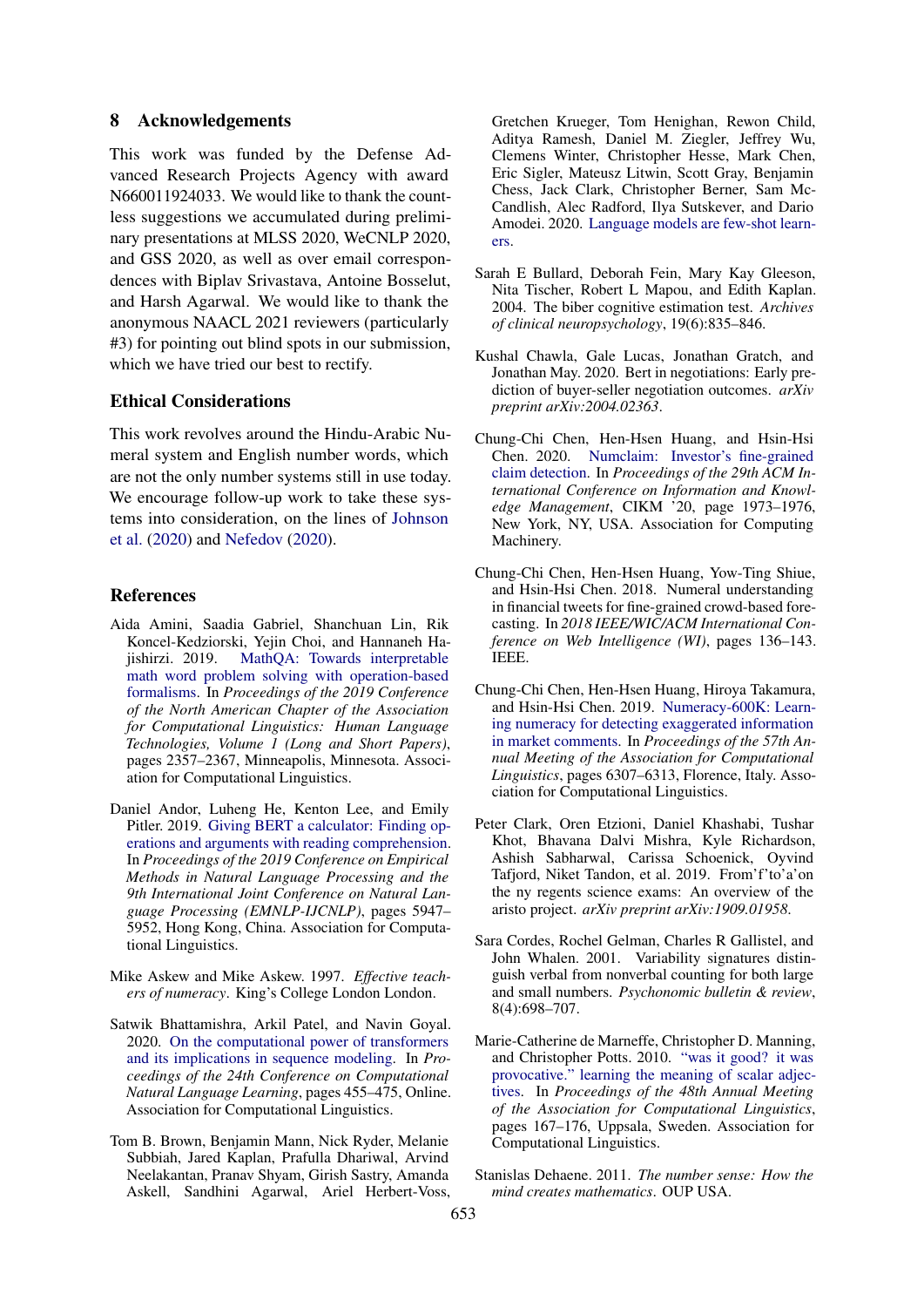- <span id="page-10-14"></span>Jacob Devlin, Ming-Wei Chang, Kenton Lee, and Kristina Toutanova. 2019. [BERT: Pre-training of](https://doi.org/10.18653/v1/N19-1423) [deep bidirectional transformers for language under](https://doi.org/10.18653/v1/N19-1423)[standing.](https://doi.org/10.18653/v1/N19-1423) In *Proceedings of the 2019 Conference of the North American Chapter of the Association for Computational Linguistics: Human Language Technologies, Volume 1 (Long and Short Papers)*, pages 4171–4186, Minneapolis, Minnesota. Association for Computational Linguistics.
- <span id="page-10-1"></span>Dheeru Dua, Yizhong Wang, Pradeep Dasigi, Gabriel Stanovsky, Sameer Singh, and Matt Gardner. 2019. [DROP: A reading comprehension benchmark requir](https://doi.org/10.18653/v1/N19-1246)[ing discrete reasoning over paragraphs.](https://doi.org/10.18653/v1/N19-1246) In *Proceedings of the 2019 Conference of the North American Chapter of the Association for Computational Linguistics: Human Language Technologies, Volume 1 (Long and Short Papers)*, pages 2368–2378, Minneapolis, Minnesota. Association for Computational Linguistics.
- <span id="page-10-4"></span>Abhijeet Dubey, Lakshya Kumar, Arpan Somani, Aditya Joshi, and Pushpak Bhattacharyya. 2019. ["when numbers matter!": Detecting sarcasm in nu](https://doi.org/10.18653/v1/W19-1309)[merical portions of text.](https://doi.org/10.18653/v1/W19-1309) In *Proceedings of the Tenth Workshop on Computational Approaches to Subjectivity, Sentiment and Social Media Analysis*, pages 72–80, Minneapolis, USA. Association for Computational Linguistics.
- <span id="page-10-13"></span>Yanai Elazar and Yoav Goldberg. 2019. [Where's my](https://doi.org/10.1162/tacl_a_00280) [head? Definition, data set, and models for numeric](https://doi.org/10.1162/tacl_a_00280) [fused-head identification and resolution.](https://doi.org/10.1162/tacl_a_00280) *Transactions of the Association for Computational Linguistics*, 7:519–535.
- <span id="page-10-11"></span>Yanai Elazar, Abhijit Mahabal, Deepak Ramachandran, Tania Bedrax-Weiss, and Dan Roth. 2019. [How](https://doi.org/10.18653/v1/P19-1388) [large are lions? inducing distributions over quanti](https://doi.org/10.18653/v1/P19-1388)[tative attributes.](https://doi.org/10.18653/v1/P19-1388) In *Proceedings of the 57th Annual Meeting of the Association for Computational Linguistics*, pages 3973–3983, Florence, Italy. Association for Computational Linguistics.
- <span id="page-10-5"></span>Lisa Feigenson, Stanislas Dehaene, and Elizabeth Spelke. 2004. Core systems of number. *Trends in cognitive sciences*, 8(7):307–314.
- <span id="page-10-10"></span>Maxwell Forbes and Yejin Choi. 2017. [Verb physics:](https://doi.org/10.18653/v1/P17-1025) [Relative physical knowledge of actions and objects.](https://doi.org/10.18653/v1/P17-1025) In *Proceedings of the 55th Annual Meeting of the Association for Computational Linguistics (Volume 1: Long Papers)*, pages 266–276, Vancouver, Canada. Association for Computational Linguistics.
- <span id="page-10-2"></span>Mor Geva, Ankit Gupta, and Jonathan Berant. 2020. [Injecting numerical reasoning skills into language](https://www.aclweb.org/anthology/2020.acl-main.89) [models.](https://www.aclweb.org/anthology/2020.acl-main.89) In *Proceedings of the 58th Annual Meeting of the Association for Computational Linguistics*, pages 946–958, Online. Association for Computational Linguistics.
- <span id="page-10-15"></span>Pranav Goel, Shi Feng, and Jordan Boyd-Graber. 2019. [How pre-trained word representations capture com](https://doi.org/10.18653/v1/D19-6016)[monsense physical comparisons.](https://doi.org/10.18653/v1/D19-6016) In *Proceedings*

*of the First Workshop on Commonsense Inference in Natural Language Processing*, pages 130–135, Hong Kong, China. Association for Computational Linguistics.

- <span id="page-10-0"></span>David Graff, Junbo Kong, Ke Chen, and Kazuaki Maeda. 2003. English gigaword. *Linguistic Data Consortium, Philadelphia*, 4(1):34.
- <span id="page-10-7"></span>Dan Hendrycks, Collin Burns, Saurav Kadavath, Akul Arora, Steven Basart, Eric Tang, Dawn Song, and Jacob Steinhardt. 2021. Measuring mathematical problem solving with the math dataset. *arXiv preprint arXiv:2103.03874*.
- <span id="page-10-3"></span>Chengyue Jiang, Zhonglin Nian, Kaihao Guo, Shanbo Chu, Yinggong Zhao, Libin Shen, and Kewei Tu. 2020. [Learning numeral embedding.](https://www.aclweb.org/anthology/2020.findings-emnlp.235) In *Findings of the Association for Computational Linguistics: EMNLP 2020*, pages 2586–2599, Online. Association for Computational Linguistics.
- <span id="page-10-6"></span>Devin Johnson, Denise Mak, Andrew Barker, and Lexi Loessberg-Zahl. 2020. [Probing for multilingual](https://www.aclweb.org/anthology/2020.blackboxnlp-1.18) [numerical understanding in transformer-based lan](https://www.aclweb.org/anthology/2020.blackboxnlp-1.18)[guage models.](https://www.aclweb.org/anthology/2020.blackboxnlp-1.18) In *Proceedings of the Third BlackboxNLP Workshop on Analyzing and Interpreting Neural Networks for NLP*, pages 184–192, Online. Association for Computational Linguistics.
- <span id="page-10-18"></span>Katherine D Kinzler and Elizabeth S Spelke. 2007. Core systems in human cognition. *Progress in brain research*, 164:257–264.
- <span id="page-10-17"></span>Teuvo Kohonen. 1990. The self-organizing map. *Proceedings of the IEEE*, 78(9):1464–1480.
- <span id="page-10-9"></span>Bill Yuchen Lin, Seyeon Lee, Rahul Khanna, and Xiang Ren. 2020. [Birds have four legs?! NumerSense:](https://doi.org/10.18653/v1/2020.emnlp-main.557) [Probing Numerical Commonsense Knowledge of](https://doi.org/10.18653/v1/2020.emnlp-main.557) [Pre-Trained Language Models.](https://doi.org/10.18653/v1/2020.emnlp-main.557) In *Proceedings of the 2020 Conference on Empirical Methods in Natural Language Processing (EMNLP)*, pages 6862– 6868, Online. Association for Computational Linguistics.
- <span id="page-10-19"></span>Richard Diehl Martinez, Scott Novotney, Ivan Bulyko, Ariya Rastrow, and Andreas Stolcke. 2020. Contextual datetime language model adaptation for speech recognition. *West Coast NLP Summit*.
- <span id="page-10-16"></span>Tomas Mikolov, Kai Chen, Greg Corrado, and Jeffrey Dean. 2013. Efficient estimation of word representations in vector space. *arXiv preprint arXiv:1301.3781*.
- <span id="page-10-12"></span>George A Miller. 1995. Wordnet: a lexical database for english. *Communications of the ACM*, 38(11):39– 41.
- <span id="page-10-8"></span>Swaroop Mishra, Arindam Mitra, Neeraj Varshney, Bhavdeep Sachdeva, and Chitta Baral. 2020. [To](http://arxiv.org/abs/2005.08516)[wards question format independent numerical rea](http://arxiv.org/abs/2005.08516)[soning: A set of prerequisite tasks.](http://arxiv.org/abs/2005.08516)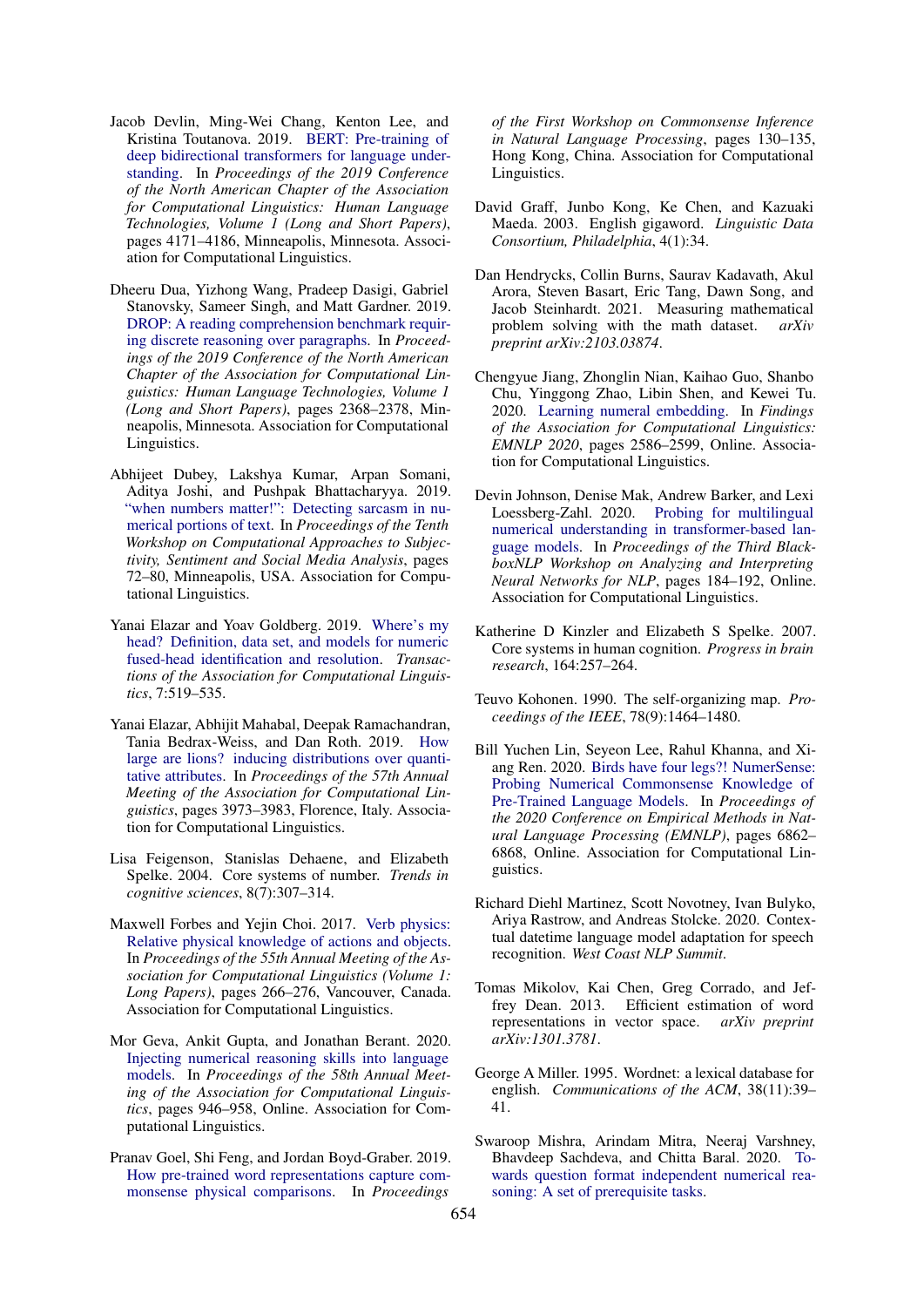- <span id="page-11-2"></span>Aakanksha Naik, Abhilasha Ravichander, Carolyn Rose, and Eduard Hovy. 2019. [Exploring numeracy](https://doi.org/10.18653/v1/P19-1329) [in word embeddings.](https://doi.org/10.18653/v1/P19-1329) In *Proceedings of the 57th Annual Meeting of the Association for Computational Linguistics*, pages 3374–3380, Florence, Italy. Association for Computational Linguistics.
- <span id="page-11-18"></span>Mikhail Nefedov. 2020. Dataset for evaluation of mathematical reasoning abilities in russian. In *Conference on Artificial Intelligence and Natural Language*, pages 135–144. Springer.
- <span id="page-11-9"></span>Rodrigo Nogueira, Zhiying Jiang, and Jimmy Li. 2021. Investigating the limitations of the transformers with simple arithmetic tasks. *arXiv preprint arXiv:2102.13019*.
- <span id="page-11-14"></span>Arkil Patel, Satwik Bhattamishra, and Navin Goyal. 2021. [Are nlp models really able to solve simple](http://arxiv.org/abs/2103.07191) [math word problems?](http://arxiv.org/abs/2103.07191)
- <span id="page-11-11"></span>Jeffrey Pennington, Richard Socher, and Christopher Manning. 2014. [GloVe: Global vectors for word](https://doi.org/10.3115/v1/D14-1162) [representation.](https://doi.org/10.3115/v1/D14-1162) In *Proceedings of the 2014 Conference on Empirical Methods in Natural Language Processing (EMNLP)*, pages 1532–1543, Doha, Qatar. Association for Computational Linguistics.
- <span id="page-11-12"></span>Matthew Peters, Mark Neumann, Mohit Iyyer, Matt Gardner, Christopher Clark, Kenton Lee, and Luke Zettlemoyer. 2018. [Deep contextualized word rep](https://doi.org/10.18653/v1/N18-1202)[resentations.](https://doi.org/10.18653/v1/N18-1202) In *Proceedings of the 2018 Conference of the North American Chapter of the Association for Computational Linguistics: Human Language Technologies, Volume 1 (Long Papers)*, pages 2227–2237, New Orleans, Louisiana. Association for Computational Linguistics.
- <span id="page-11-8"></span>Marten Postma, Filip Ilievski, and Piek Vossen. 2018. [SemEval-2018 task 5: Counting events and par](https://doi.org/10.18653/v1/S18-1009)[ticipants in the long tail.](https://doi.org/10.18653/v1/S18-1009) In *Proceedings of The 12th International Workshop on Semantic Evaluation*, pages 70–80, New Orleans, Louisiana. Association for Computational Linguistics.
- <span id="page-11-16"></span>Ofir Press and Lior Wolf. 2016. Using the output embedding to improve language models. *arXiv preprint arXiv:1608.05859*.
- <span id="page-11-13"></span>Pranav Rajpurkar, Jian Zhang, Konstantin Lopyrev, and Percy Liang. 2016. [SQuAD: 100,000+ questions for](https://doi.org/10.18653/v1/D16-1264) [machine comprehension of text.](https://doi.org/10.18653/v1/D16-1264) In *Proceedings of the 2016 Conference on Empirical Methods in Natural Language Processing*, pages 2383–2392, Austin, Texas. Association for Computational Linguistics.
- <span id="page-11-15"></span>Qiu Ran, Yankai Lin, Peng Li, Jie Zhou, and Zhiyuan Liu. 2019. [NumNet: Machine reading comprehen](https://doi.org/10.18653/v1/D19-1251)[sion with numerical reasoning.](https://doi.org/10.18653/v1/D19-1251) In *Proceedings of the 2019 Conference on Empirical Methods in Natural Language Processing and the 9th International Joint Conference on Natural Language Processing (EMNLP-IJCNLP)*, pages 2474–2484, Hong Kong, China. Association for Computational Linguistics.
- <span id="page-11-6"></span>Abhilasha Ravichander, Aakanksha Naik, Carolyn Rose, and Eduard Hovy. 2019. [EQUATE: A bench](https://doi.org/10.18653/v1/K19-1033)[mark evaluation framework for quantitative reason](https://doi.org/10.18653/v1/K19-1033)[ing in natural language inference.](https://doi.org/10.18653/v1/K19-1033) In *Proceedings of the 23rd Conference on Computational Natural Language Learning (CoNLL)*, pages 349–361, Hong Kong, China. Association for Computational Linguistics.
- <span id="page-11-4"></span>Subhro Roy and Dan Roth. 2015. [Solving general arith](https://doi.org/10.18653/v1/D15-1202)[metic word problems.](https://doi.org/10.18653/v1/D15-1202) In *Proceedings of the 2015 Conference on Empirical Methods in Natural Language Processing*, pages 1743–1752, Lisbon, Portugal. Association for Computational Linguistics.
- <span id="page-11-7"></span>Subhro Roy, Tim Vieira, and Dan Roth. 2015. [Reason](https://doi.org/10.1162/tacl_a_00118)[ing about quantities in natural language.](https://doi.org/10.1162/tacl_a_00118) *Transactions of the Association for Computational Linguistics*, 3:1–13.
- <span id="page-11-3"></span>David Saxton, Edward Grefenstette, Felix Hill, and Pushmeet Kohli. 2019. [Analysing mathematical rea](https://openreview.net/forum?id=H1gR5iR5FX)[soning abilities of neural models.](https://openreview.net/forum?id=H1gR5iR5FX) In *International Conference on Learning Representations*.
- <span id="page-11-0"></span>Rico Sennrich, Barry Haddow, and Alexandra Birch. 2016. [Neural machine translation of rare words](https://doi.org/10.18653/v1/P16-1162) [with subword units.](https://doi.org/10.18653/v1/P16-1162) In *Proceedings of the 54th Annual Meeting of the Association for Computational Linguistics (Volume 1: Long Papers)*, pages 1715– 1725, Berlin, Germany. Association for Computational Linguistics.
- <span id="page-11-17"></span>Rebecca Sharp, Mithun Paul, Ajay Nagesh, Dane Bell, and Mihai Surdeanu. 2018. [Grounding gradable ad](https://www.aclweb.org/anthology/L18-1529)[jectives through crowdsourcing.](https://www.aclweb.org/anthology/L18-1529) In *Proceedings of the Eleventh International Conference on Language Resources and Evaluation (LREC 2018)*, Miyazaki, Japan. European Language Resources Association (ELRA).
- <span id="page-11-1"></span>Georgios Spithourakis and Sebastian Riedel. 2018. [Nu](https://doi.org/10.18653/v1/P18-1196)[meracy for language models: Evaluating and im](https://doi.org/10.18653/v1/P18-1196)[proving their ability to predict numbers.](https://doi.org/10.18653/v1/P18-1196) In *Proceedings of the 56th Annual Meeting of the Association for Computational Linguistics (Volume 1: Long Papers)*, pages 2104–2115, Melbourne, Australia. Association for Computational Linguistics.
- <span id="page-11-5"></span>Daniel Spokoyny and Taylor Berg-Kirkpatrick. 2020. [An empirical investigation of contextualized number](https://www.aclweb.org/anthology/2020.emnlp-main.385) [prediction.](https://www.aclweb.org/anthology/2020.emnlp-main.385) In *Proceedings of the 2020 Conference on Empirical Methods in Natural Language Processing (EMNLP)*, pages 4754–4764, Online. Association for Computational Linguistics.
- <span id="page-11-10"></span>Dhanasekar Sundararaman, Shijing Si, Vivek Subramanian, Guoyin Wang, Devamanyu Hazarika, and Lawrence Carin. 2020. [Methods for numeracy](https://www.aclweb.org/anthology/2020.emnlp-main.384)[preserving word embeddings.](https://www.aclweb.org/anthology/2020.emnlp-main.384) In *Proceedings of the 2020 Conference on Empirical Methods in Natural Language Processing (EMNLP)*, pages 4742–4753, Online. Association for Computational Linguistics.